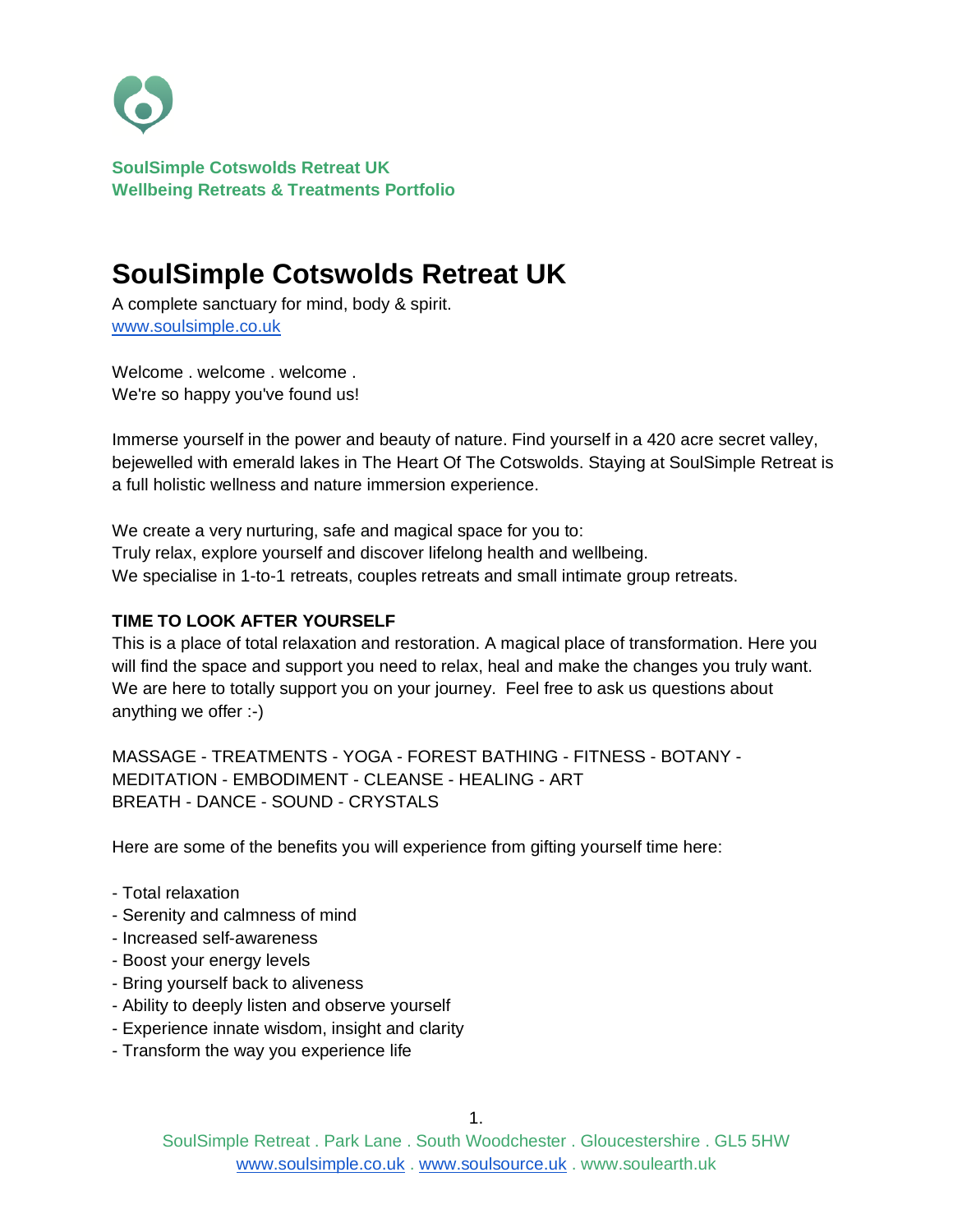

# **SOULTOUCH**

#### **BOOK MASSAGES**

Swedish full body: **60mins: £85** Swedish full body & head: **70mins: £95** Full Bodywork treatment: **80 mins: £120** Full body aromatherapy: **70 mins: £105** Neck back & shoulders: **60mins : £85** Indian head: **60 mins : £85** Head & face massage: **60 mins: £85** Women's womb & fertility massage: **70 mins £125** Candlelit 4 hands massage: **70 mins £195** Candlelit Couples massage: **70 mins: £195** Friends together massages: **70 mins: £195 2 people. £295 3 people. £495 4 people.**

#### **SPECIAL HOLISTIC TREATMENTS & RETREATS:**

Reflexology: **60 mins £85** Angelic Reiki : **60 mins £95** Energy Shift: **80 mins £125** Crystal healing: **60 mins £105**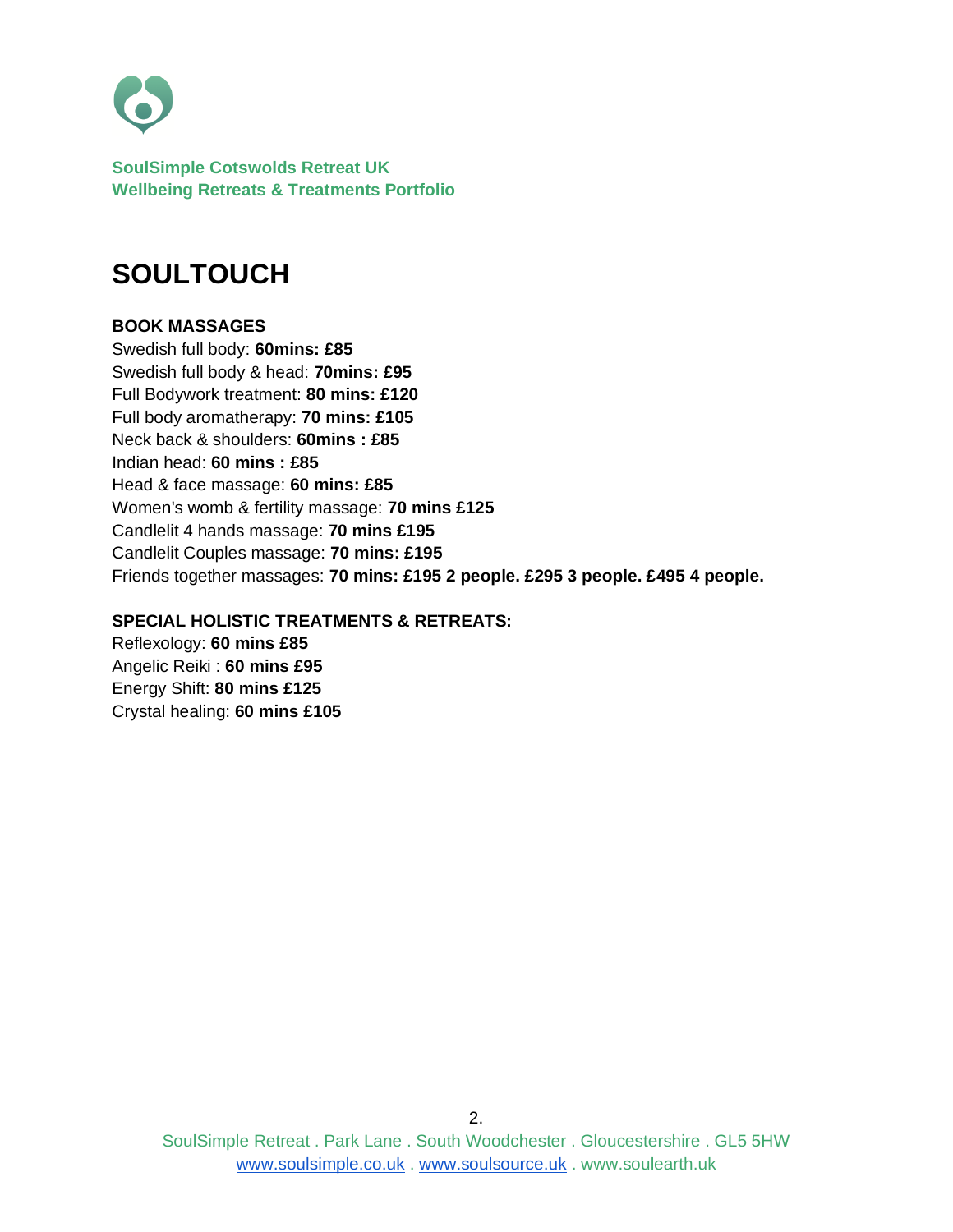

# **NURTURED WOMAN**

**We have created a unique collection of healing treatments and retreats, especially for women to meet and nourish you on your retreat.**

## **Nurtured Woman: COCOONING TREATMENT (2 hours)**

This is a time to go deeply inwards and be completely held in a profoundly safe and nurturing space for deep transformation. You are massaged and wrapped in traditional mexican fabrics (called rebozo's) and it's like being in a chrysalis - a space of powerful transformation! In the cocoon you will receive guided visualisations and angelic energy healing. As part of the session you will be shown self massage to nurture yourself at home. £195

## **Nurtured woman: WOMB HEALING & FERTILITY MASSAGE (2 hours)**

In a beautifully nurturing ambience connect more deeply with your creative centre and empower the feminine throne within. Awaken ancient body wisdom. This treatment combines massage, shiatsu and angelic energy healing. As part of the session you will be shown self massage to nurture yourself at home.

£195

## **Nurtured woman: THE DIVINE FEMININE RETREAT (3 hours)**

- 30 min: Golden light guided heart meditation

- 60 min: Divine Mother rebirthing breathwork journey with angelic crystal alchemy singing bowls
- 90 min: Womb healing & fertility massage

£295

## **Nurtured woman: THE DIVINE MOTHER RETREAT (5 hours for 2-4 women)**

- 30 min: Golden light guided heart meditation

- 120 min: Sitting in a circle in a sacred Divine Ceremony and sharing the ritual womb rite of the Munay Ki.

- 90 min: Candle light cacao ceremony with drum journey

- 60 min: Full body massage

£495 - 2 people £595 - 3-4 people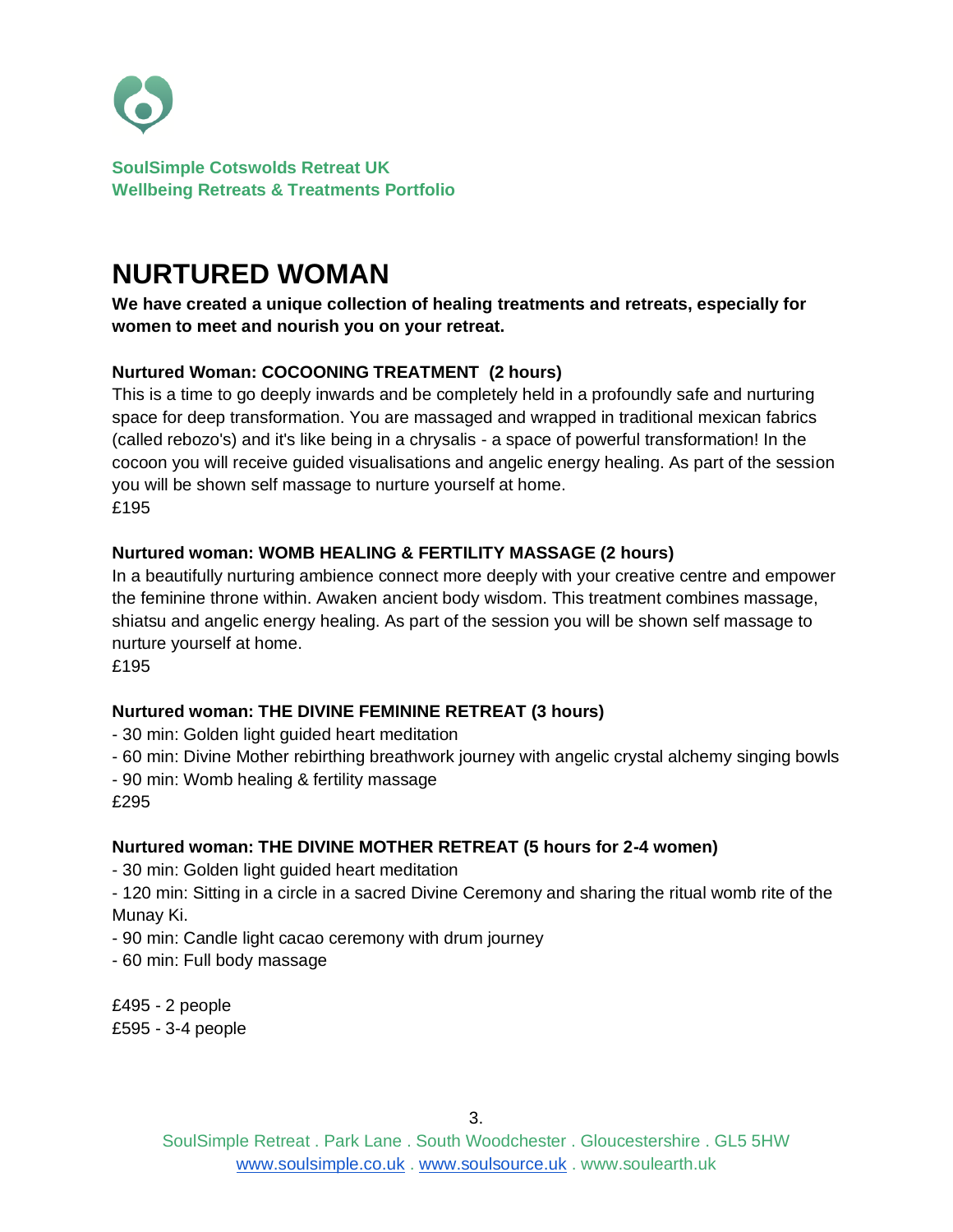

# **RETREAT PACKAGES**

## **RELAX & RENEW RETREAT (3 hours):**

- 30 min: Guided meditation
- 60 min: Be Gentle yoga session
- 30 min: SoulSound crystal alchemy singing bowls & angelic Reiki sound bath.
- 60 min: Massage of your choice
- Relax with a seasonal herb tea & delicious cake

£295 - 1 person £395 - 2 people £495 - 3-4 people

## **COUPLES RETREAT (3 hours):**

For 2 people

- 30 min: Breathe and meditation
- 60 min: Couples yoga
- 60 min: Couples massage
- Hot tub
- Relax with a seasonal herb tea & delicious cake

£295 per couple

#### **COUPLES TRANSFORMATION RETREAT (3 hours):**

Deepen your connection, embrace abundance, let go and deeply relax

- 30 min: Meditation and stillness practice
- 60 min: Rebirthing breathwork session
- 60 min: Finishing with an hour of massages together in candle light
- 30 min: Relax with a seasonal herb tea & delicious cake

£295 per couple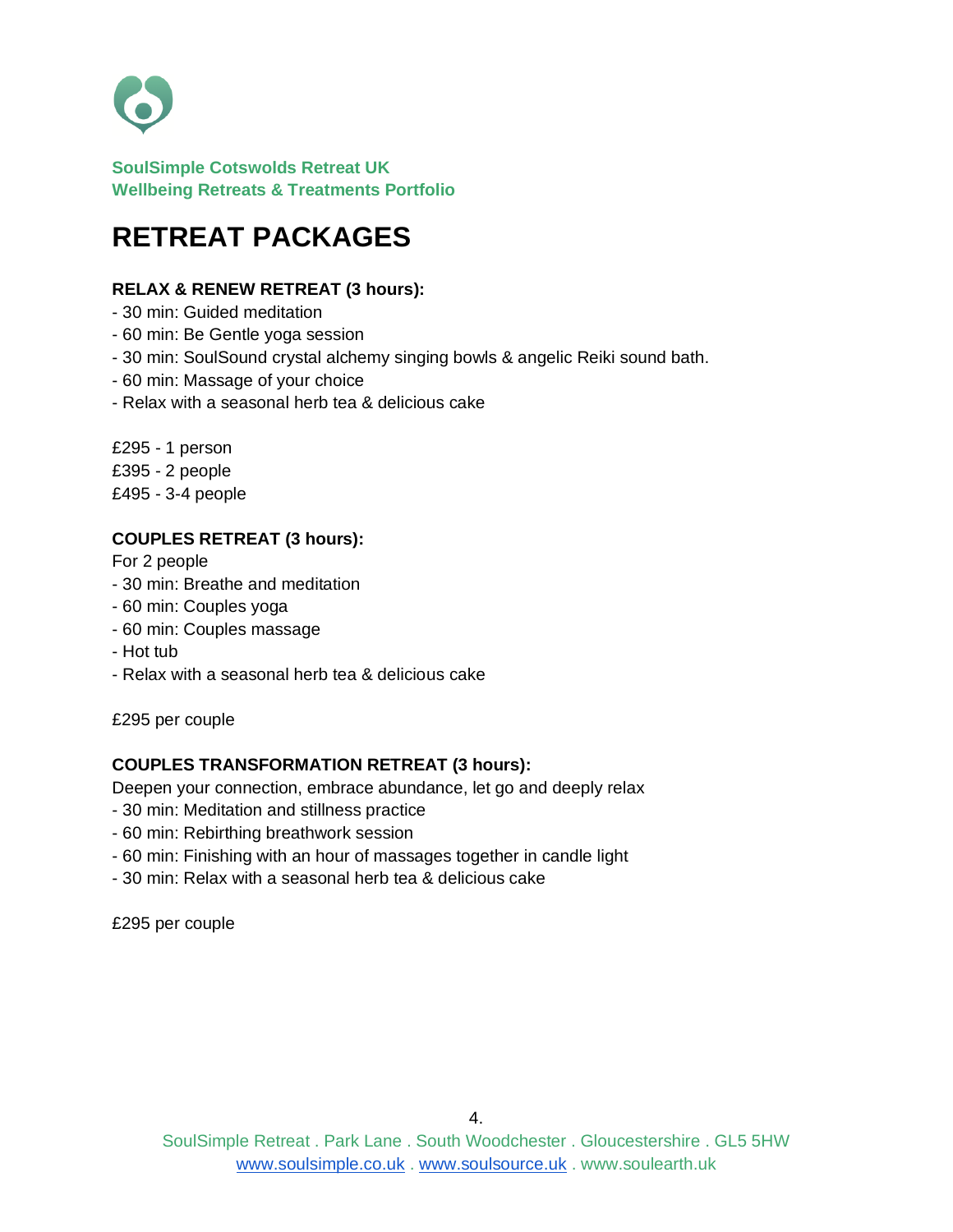

### **LIVING LIBERATION RETREAT (3 hours):**

Find out who you are.

- 30 min: Meditation and stillness practice. Learning how to un-contain ourselves
- 60 min: Delve into your innermost essence a deeply guided session deep into the body
- 60 min: Massage in candle light.
- 30 min: Relax with a seasonal herb tea and delicious cake

£295 - 1 person £395 - 2 people £495 - 3-4 people

### **MOTHER & DAUGHTER RETREAT (3.5 hours):**

- 20 mins: Guided meditation journey
- 60 mins: Transformational breathwork
- 40 mins: Relaxing SoulSound crystal alchemy singing bowls and angelic Reiki sound bath
- 60 mins: Candle lit massage for 2
- 30 min: Relax with a seasonal herb tea and delicious cake

£360 per couple

#### **DEEP DIVE TRANSFORMATION RETREATS (9.30am - 5pm):**

| 9.30am          | - 30 mins: Guided meditation journey                                          |
|-----------------|-------------------------------------------------------------------------------|
|                 | - 60 mins: Transformational breathwork                                        |
|                 | - RELAXATION & HERBAL TEA & SHARE                                             |
| 12pm            | - 60 mins: SoulSound crystal alchemy singing bowls & angelic Reiki sound bath |
|                 | - Relaxation                                                                  |
| 1.30pm          | - DELICIOUS VEGETARIAN LUNCH                                                  |
|                 | - 60 mins: Candle lit massage                                                 |
|                 | - 60 mins: Wood fired hot tub                                                 |
|                 | - Relax with a seasonal herb tea & delicious cake                             |
|                 |                                                                               |
| £395 - 1 person |                                                                               |

£495 - 2 people

£595 - 3-4 people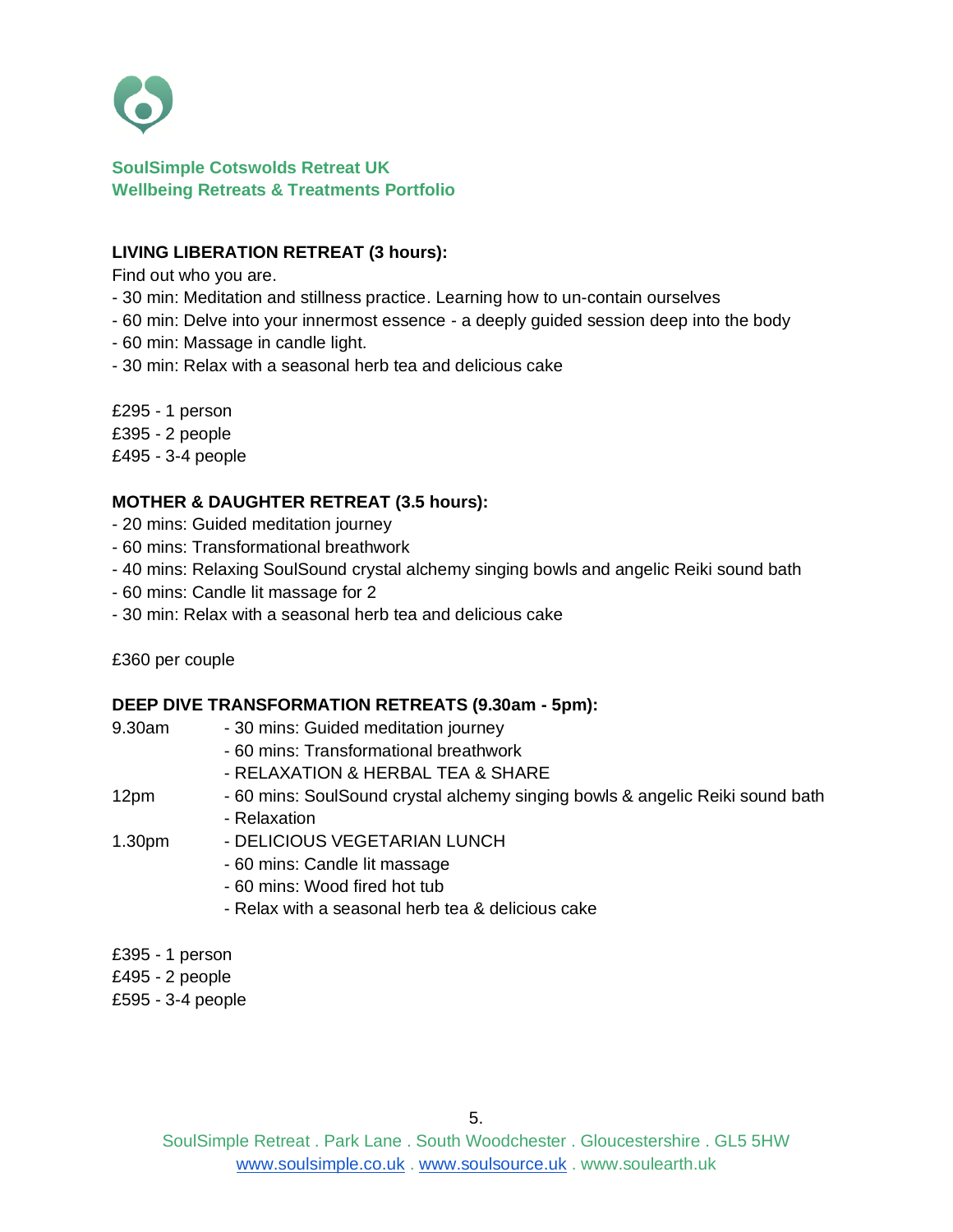

#### **CREATIVE WISDOM RETREAT (9.30am - 5pm):**

- 9.30am 30 mins: Guided meditation - 120 mins: SoulScapes painting journey. Painting from your inner being with spontaneity & freedom. Revealing hidden messages & summoning your unbounded wisdom. - RELAXATION & HERBAL TEA & SHARE 12pm - 60 mins: SoulSound crystal alchemy singing bowls & angelic Reiki sound bath - Relaxation 1.30pm - DELICIOUS VEGETARIAN LUNCH - 120 mins: SoulScapes painting journey. Painting from your inner being with spontaneity & freedom. Revealing hidden messages & summoning your unbounded wisdom. - Relax with a seasonal herb tea & delicious cake
- £395 1 person
- £495 2 people
- £595 3-4 people

## **WOMENS DEEP RELAXATION 1 to 1 RETREAT (9.30am - 5pm):**

- 9.30am 30 mins: Guided meditation journey
	- 90 mins: Restorative Yin yoga
	- 30 mins: Doodling & journaling
	- RELAXATION & HERBAL TEA & SHARE
- 12pm 60 mins: SoulSound crystal alchemy singing bowls & angelic Reiki sound bath
	- Relaxation
- 1.30pm DELICIOUS VEGETARIAN LUNCH
	- 60 mins: Candle lit massage
	- 60 mins: Wood fired hot tub
	- Relax with a seasonal herb tea & delicious cake
- £395 1 person
- £495 2 people
- £595 3-4 people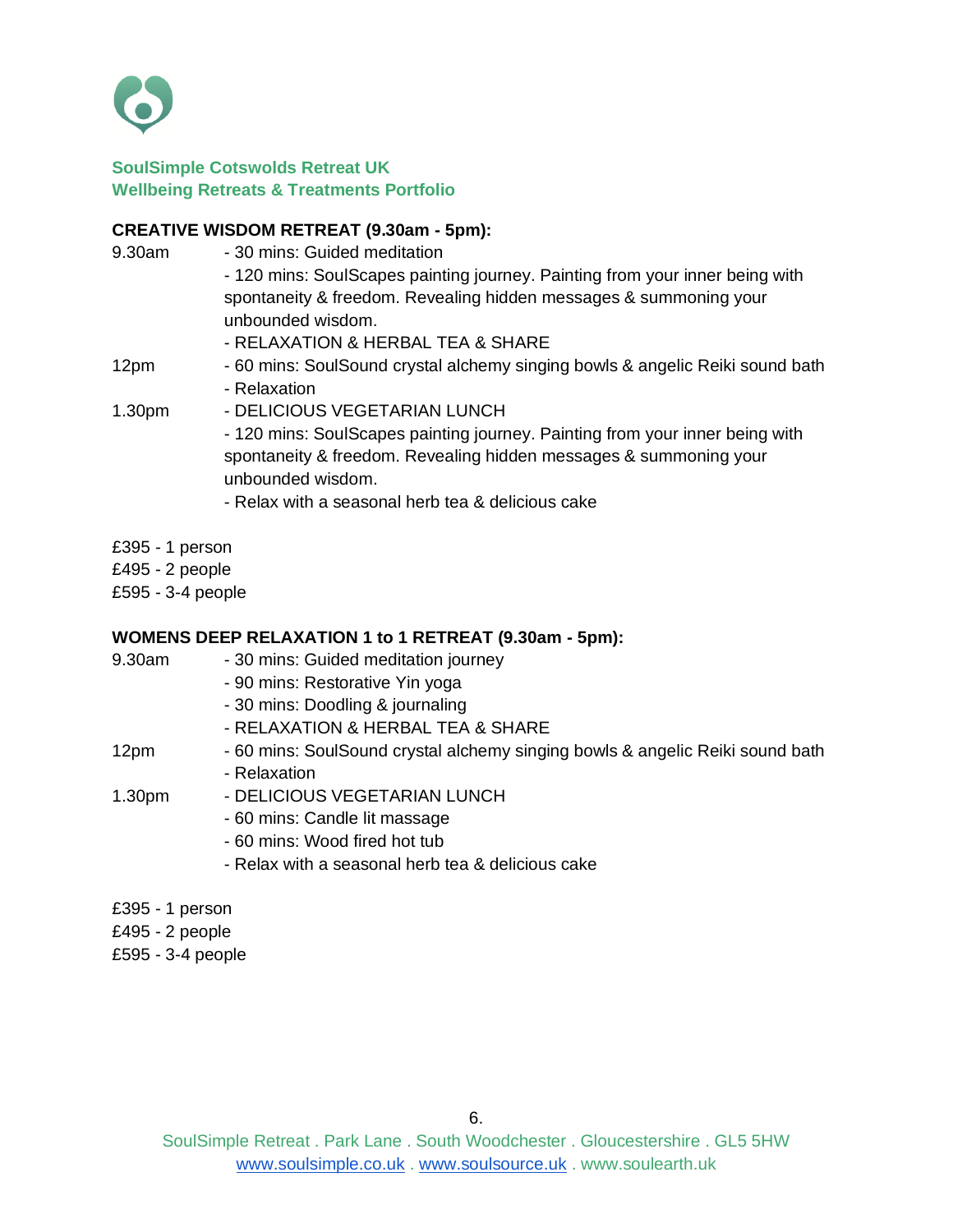

# **SOULBOOST**

**SoulBoost: Smoothie and juice programmes to cleanse, detox and nourish your body.**

All prices include a 60 minute consultation about cleansing and detoxing the body, with a demonstration on how to juice and what to juice in order to support you at home.

3 smoothies / juices a day - £95 (You'll still be eating food) 5 smoothies / juices a day - £115 (You'll still be eating food) 7 smoothies / juices a day - £135 (No food)

If you want to do further days of SoulBoost, the supplementary charge is: 3 smoothies / juices a day - £45 5 smoothies / juices a day - £65 7 smoothies / juices a day - £75

Special Cleanses: IMMUNE BOOST GUT CLEANSE ULTIMATE DETOX SIGNATURE CLEANSE DIGESTIVE SUPPORT **CLARITY** RELAX 1 day £85 per day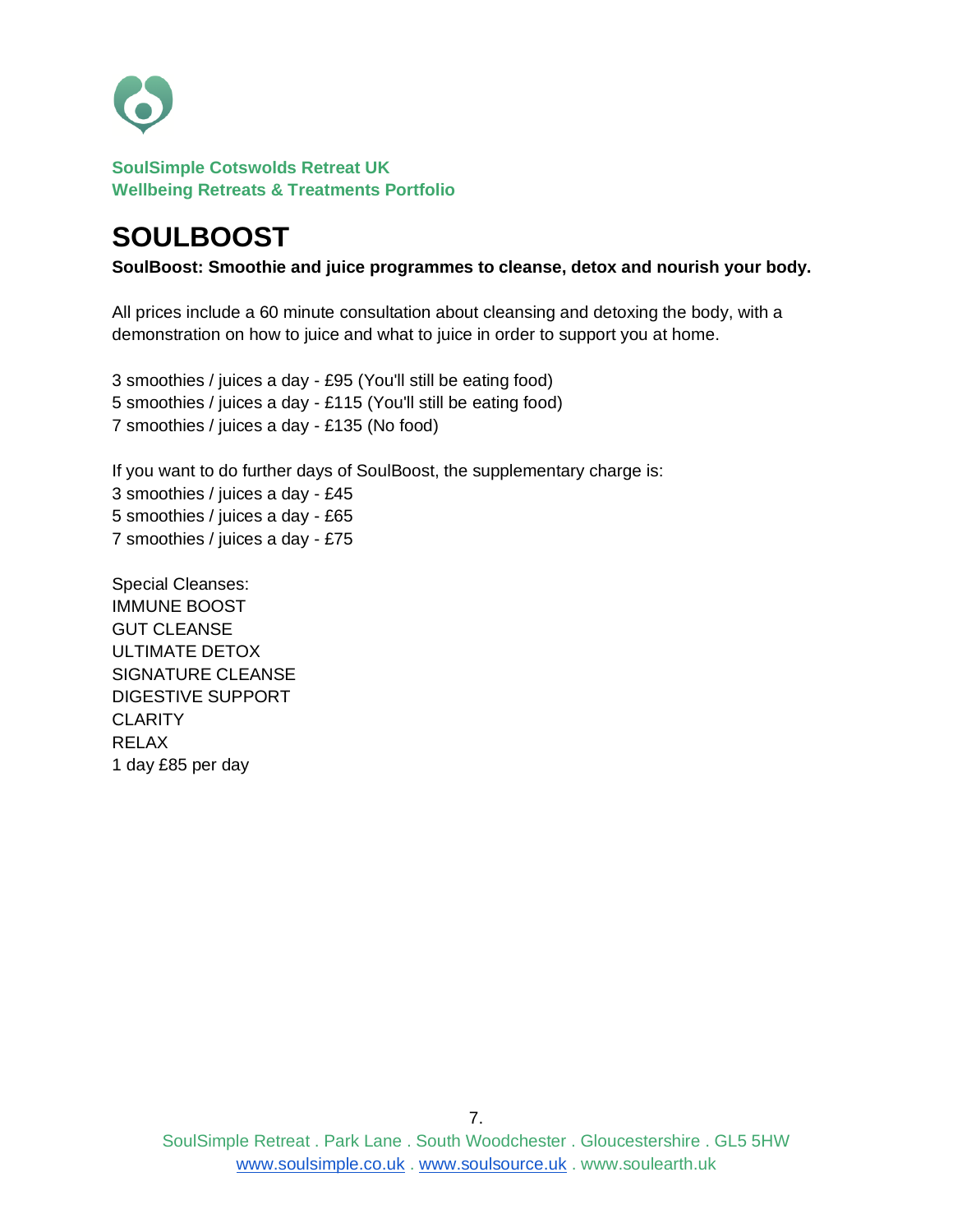

# **SOULBREATHE**

**SoulBreathe: Life changing breathwork sessions. Breathe yourself to freedom...the Sacred Breath transforms everything.**

**SoulBreathe: Intro to Dynamic Breath-work Session (1.5 hours):** 

1-to-1 - £165 Couples - £195 3+ people - £295

#### **SoulBreathe: Rebirthing Breath-work Session (1.5 hours):**

1-to-1 - £165 Couples - £195 3+ people - £295

#### **SoulBreathe: Wim-Hoff Style and Cold Water (2 hours):**

*Takes place outside in the secret valley and lake*

1-to-1 - £185 Couples - £195 3-4 people - £295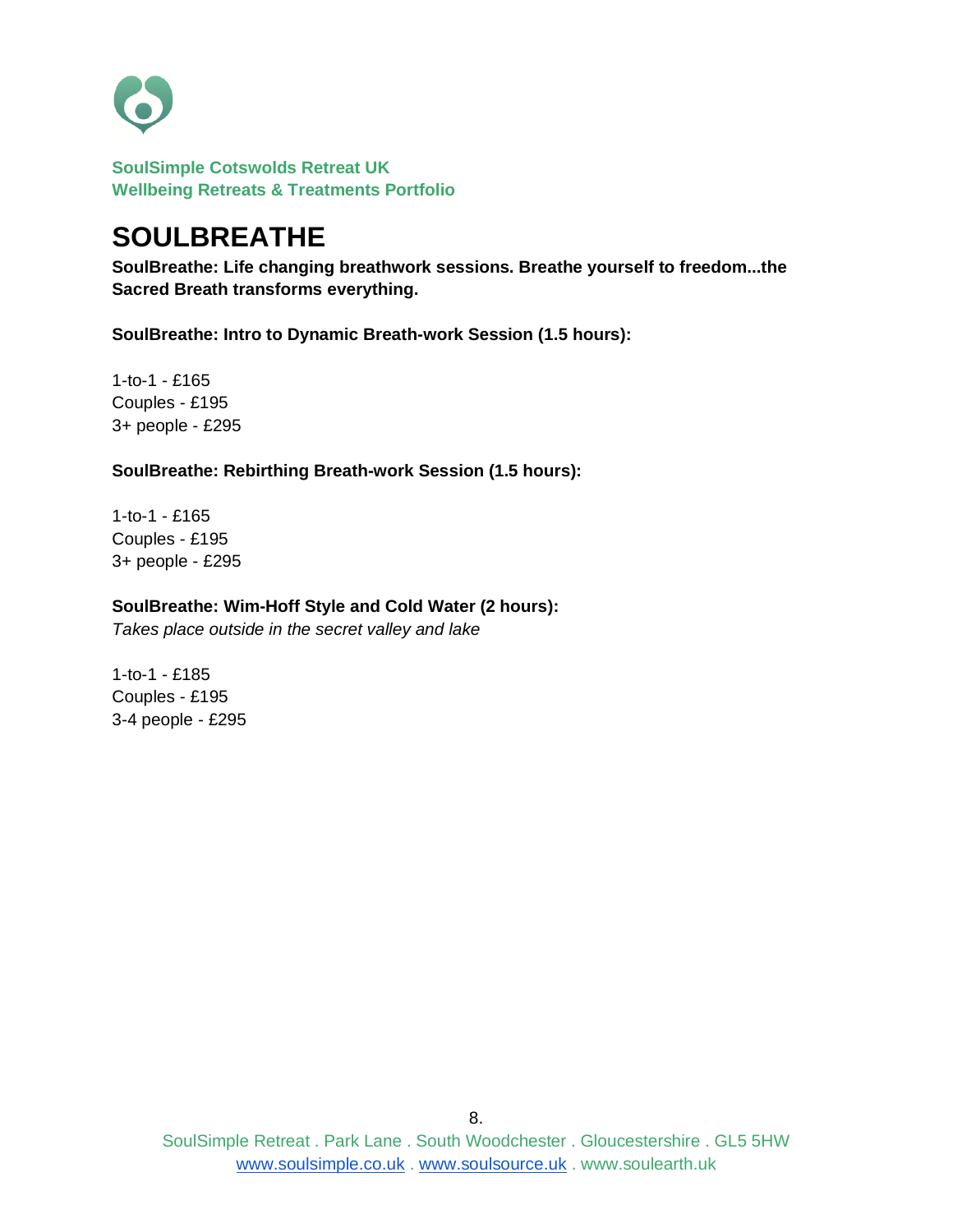

# **SOULSHINE**

**SoulShine: 1-to-1 and Group Yoga Retreats in our beautiful Cotswolds yoga studio.**

Here is a list of mini yoga retreats we offer. They are tailored to all abilities & every age. Each retreat is 2 hours with meditation and deep relaxation.

1-to-1 - £185 Couples - £195 3+ people - £295

#### **SoulShine: BE GENTLE YIN YOGA**

A deeply restorative nurturing practice, completely slowing down, soothing your nervous system and allowing the interconnective tissues and fascia to open.

#### **SoulShine: COUPLES YOGA**

Postures, breath and massage that celebrate unity, exploring the incredible benefits of working with a partner.

#### **SoulShine: HEART & SOUL YOGA**

Heart opening postures and movement, breathwork & alignment. Bathe in the beauty of your heart.

#### **SoulShine: EARTH & FIRE YOGA**

Kundalini inspired yoga, movement & breath. Harmonise the elements within. Break through limiting beliefs & energies.

#### **SoulShine: SOUL ALCHEMY YOGA**

Experience your soul power, your essence, through an exquisite blend of yoga, movement, chant and breath.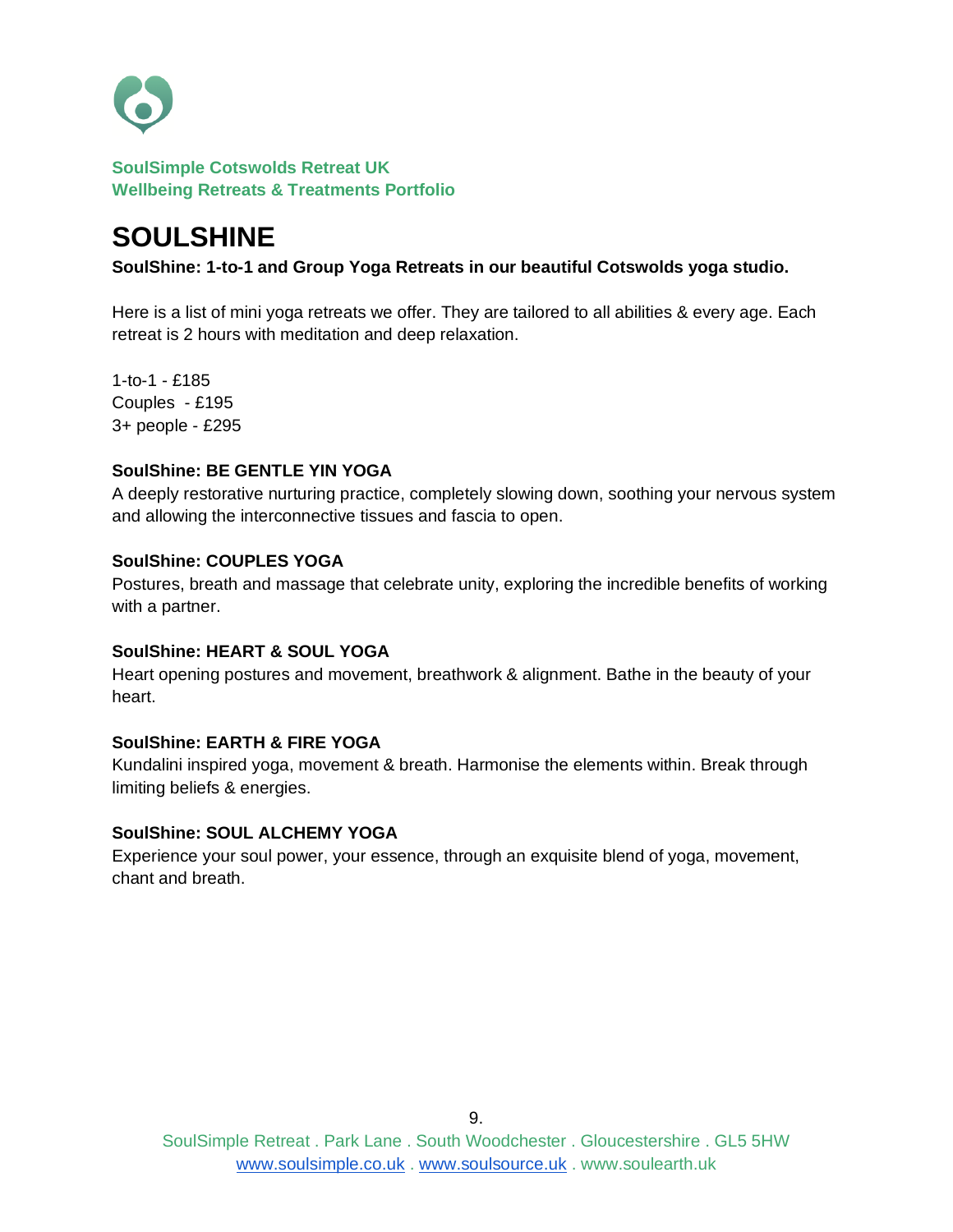

# **SOULSTILL**

**Meditation in our beautiful yoga studio in the Heart of the Cotswolds.**

### **SoulStill: Dynamic Meditation (1.5 hours):**

Mastering the art of letting go and allowing the natural flow of life to move through you into total present moment and stillness. Very powerful session.

1-to-1 - £165 Couples - £195 3+ people - £295

### **SoulStill: Infinite Peace Meditation (1 hour):**

A stunning guided meditation journey that explores the power and practice of meditation, bringing you home to your essence. This session also offers you easy practices to do at home.

1-to-1 - £95 Couples - £160 3+ people - £190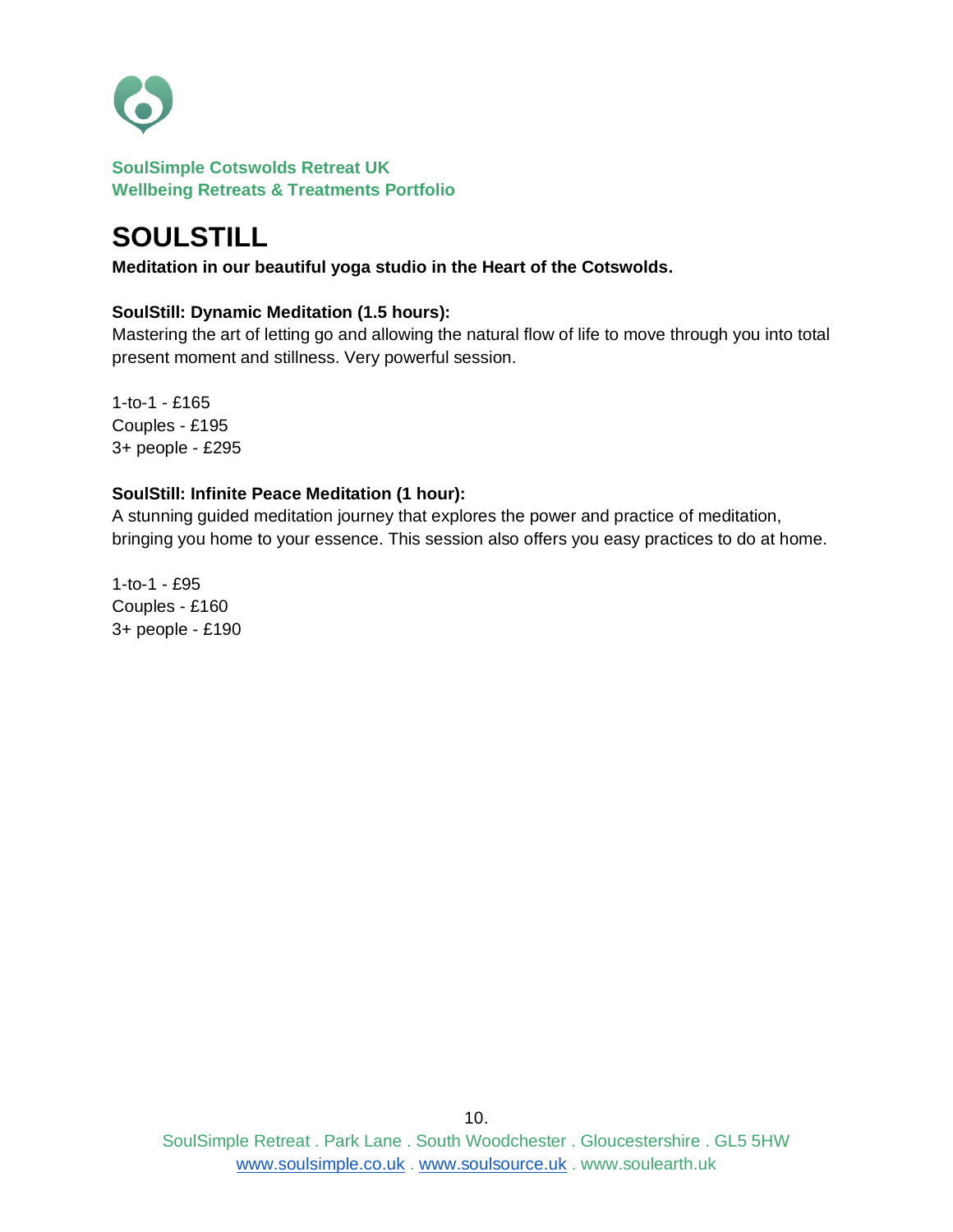

# **SOULNATURAL**

**SoulNatural: Healing and resting in nature. Nature therapy. Plant whispering. Botany. Outside in nature, in the secret valley.**

### **SoulNatural: Botany and Plant Whispering (3.5 hours):**

Play and create beautiful house plants for your home

- 30 mins: Meditation with plants
- 120 mins: Cutting, potting & planting (Pots and propagation stations at extra cost)
- 30 mins: Plant whispering
- Relax with a seasonal herb tea & delicious cake

£295 - 1 person £395 - 2 people £495 - 3-4 people

#### **SoulNatural: Forest Bathing (2 hours):**

Immerse yourself in the magic of the secret valley. Time to connect deeply with yourself and nature. With breath-work, meditation and yoga.

1-to-1 - £195 Couples - £265 3+ people - £295

#### **SoulNatural: Forest Freedom (2 hours):**

An amazing personalised fitness session outside in the beauty of the forest and by the lakes.

1-to-1 - £195 Couples - £265 3+ people - £295

## **SoulNatural: Plant Remedies, Plant Whispering and Foraging (2 hours):**

In the beauty of the secret valley. Changes from season to season.

1-to-1 - £195 Couples - £265 3-4 people - £295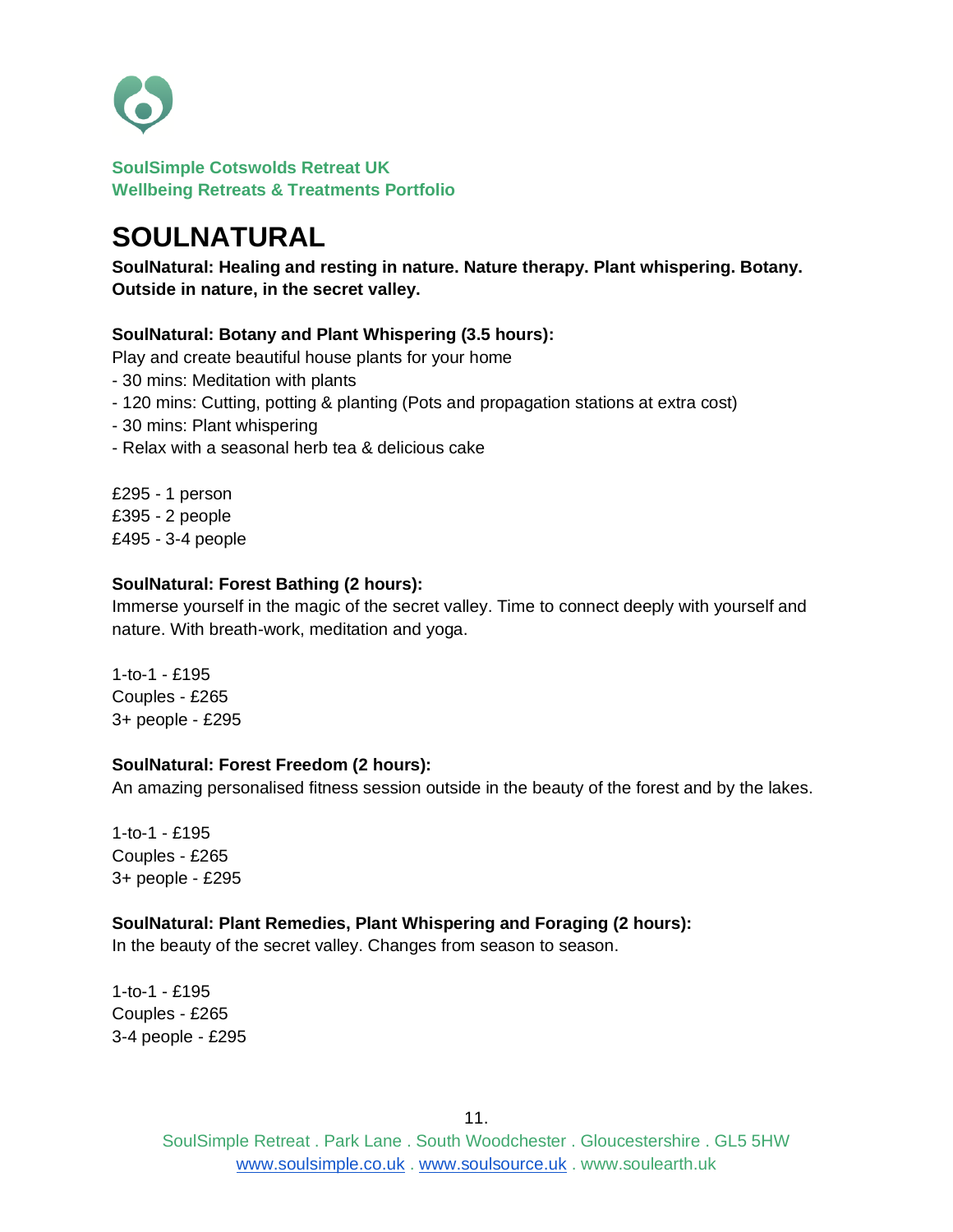

### **SoulNatural: Fire Ceremonies (2 hours):**

Join us in a magical fire circle outside in our sacred fire garden. Release everything that's been holding you back into the fire and set POWERFUL intentions. Call in new radiant life energy.

1-to-1 - £195 Couples - £295 3-4 people - £395

### **SoulNatural: Full Moon Ceremonies (2 hours - night time only):**

Open yourself to the mystery of the moon! A potent time for setting intentions and calling in the new energies. Connecting yourself more deeply to the powerful cycles of nature and your own body. Sometimes we even swim in the lake by the light of the moon - so magical!

1-to-1 - £195 Couples - £295 3-4 people - £395

### **SoulNatural: Cacao Ceremonies (2 hours):**

Gather around the fire and deeply journey and connect to your heart through the incredible healing heart connection of the highest grade South American CACAO.

1-to-1 - £195 Couples - £295 3-4 people - £395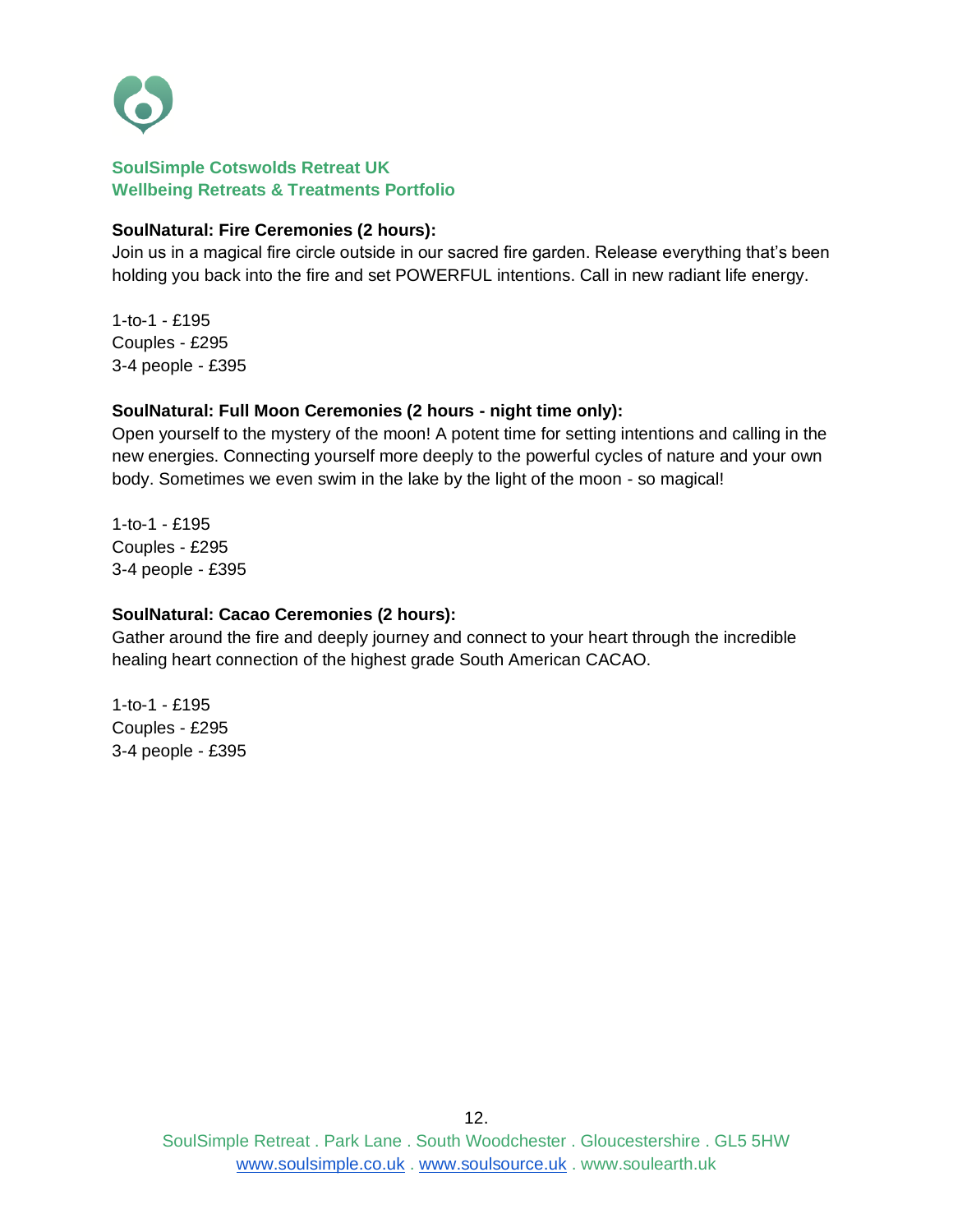

# **SOULSCAPES CREATIVITY**

**SoulScapes: Tap into your artistic wisdom.**

An incredible creative painting journey that gives you insight and opens powerful intuitive forces within you and a whole new world of creative freedom! All materials provided. Relax with a seasonal herb tea and delicious cake - 3 hours

1-to-1 - £295 Couples - £395 3-4 people - £495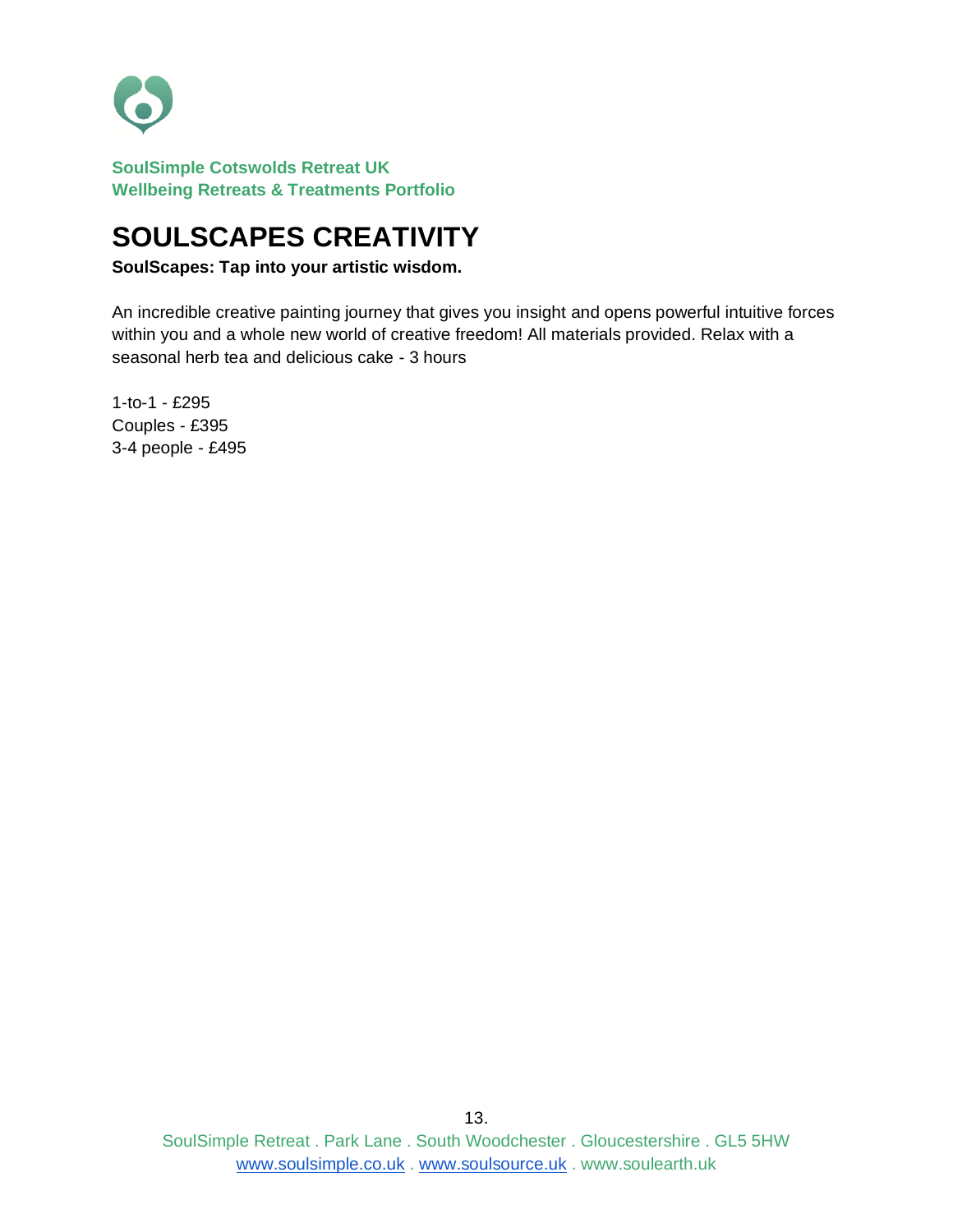

# **SOULSIGHT**

**SoulSight: Direct intuitive help and support as you open deeper on your journey.** 

## **SoulSight: Life Changing Tarot Readings (1 hour):**

These incredible readings are here to support and inspire you when you feel you need guidance on the path ahead.

1-to-1 - £120

## **SoulSight: Intuitive Art Readings (2 hours):**

Again, an incredible reading to support and inspire you on your life journey. You start the session with your heart's question and this is answered with a stunning picture that is completely explained and given to you to provide you with ongoing guidance on your journey.

1-to-1 - £195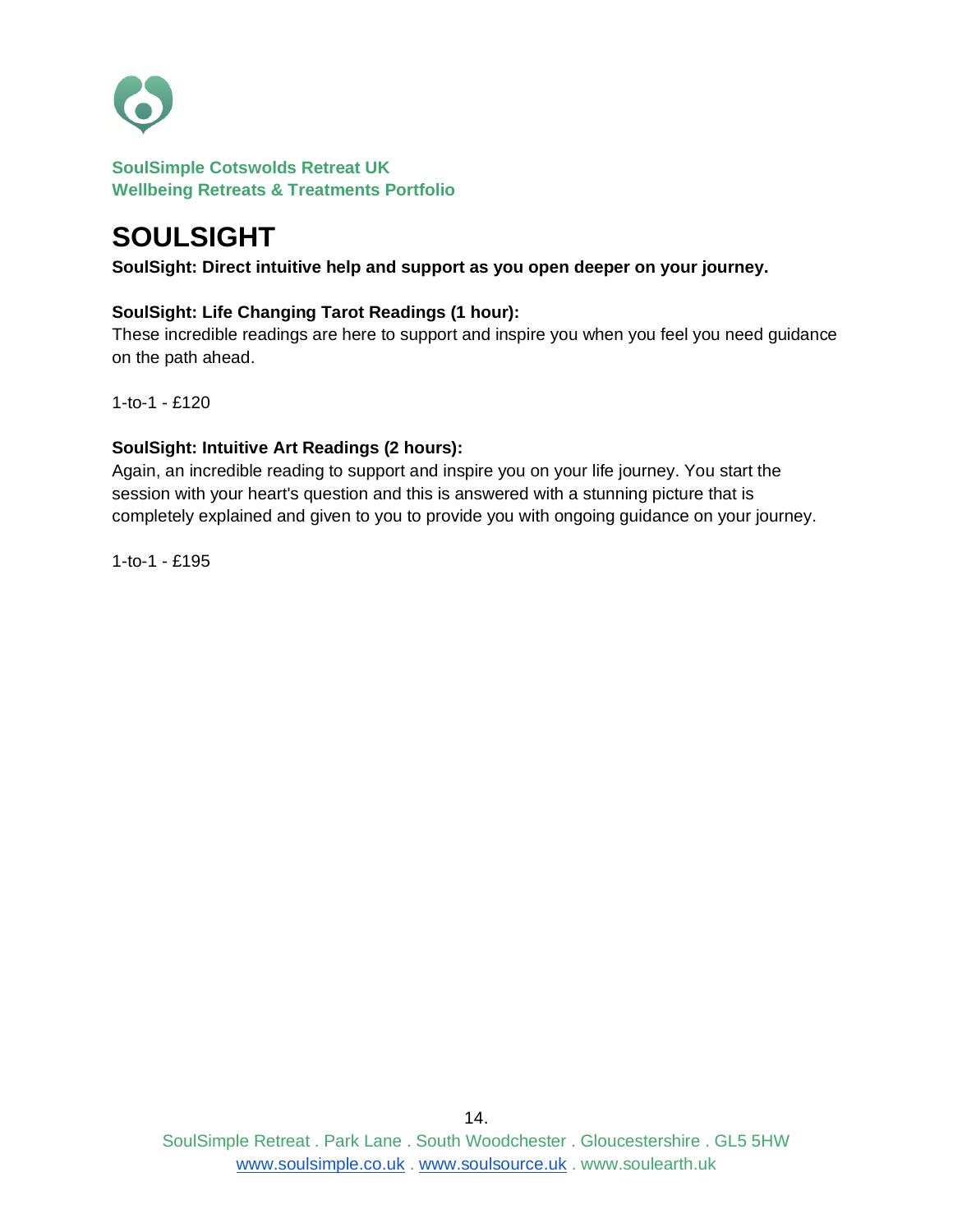

# **SOULSOUND**

#### **SoulSound: Sonic Alchemy Gong Journeys (2 hours):**

Completely relax and immerse yourself in the exquisite infinite power of sound. Heal and recalibrate on all levels. A deeply relaxing guided sound journey into bliss.

1-to-1 - £195 Couples - £265 3-4 people - £295

### **SoulSound: Angelic Reiki & Crystal Alchemy (1.5 hours):**

Bathe in the angelic light of Reiki healing and calling in the angels for the highest love and protection, accompanied with the heavenly sound of the crystal alchemy bowls. Blessing you with the most sublime healing vibrations. Powerful messages and guidance often gift themselves during these sessions.

1-to-1 - £165 Couples - £195 3-4 people - £225